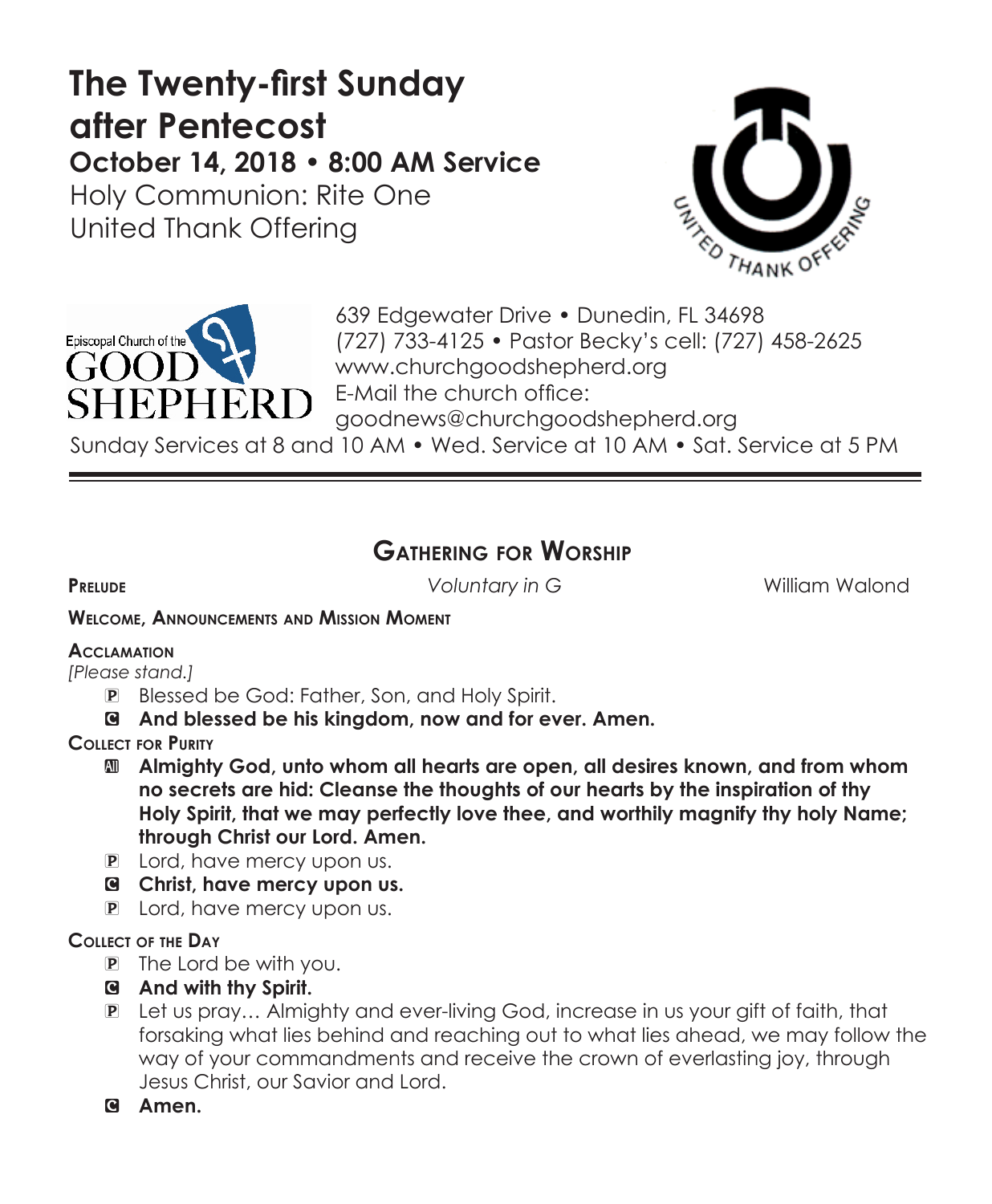## **WORD OF GOD**

**The Readings:** Amos 5:6–7, 10–15 • Psalm 90:12–17 • Hebrews 4:12–16 • Mark 10:17–31 *[Please be seated.]*

The First Reading

L *The First Reading is taken from Amos, chapter 5…*

Seek the Lord and live, or else God might rush like a fire against the house of Joseph. The fire will burn up Bethel, with no one to put it out. Doom to you who turn justice into poison, and throw righteousness to the ground!

 They hate the one who judges at the city gate, and they reject the one who speaks the truth. Truly, because you crush the weak, and because you tax their grain, you have built houses of carved stone, but you won't live in them; you have planted pleasant vineyards, but you won't drink their wine.

I know how many are your crimes, and how numerous are your sins— afflicting the righteous, taking money on the side, turning away the poor who seek help. Therefore, the one who is wise will keep silent in that time; it is an evil time.

Seek good and not evil, that you may live; and so the Lord, the God of heavenly forces, will be with you just as you have said. Hate evil, love good, and establish justice at the city gate. Perhaps the Lord God of heavenly forces will be gracious to what is left of Joseph.

- L The Word of the Lord.
- C **Thanks be to God.**

The Psalm: [read responsively, La Lector/<sup>8</sup> Congregation]

- L *We will read responsively from Psalm 90…*
- L So teach us to number our days that we may apply our hearts to wisdom.
- C **Return, O Lord; how long will you tarry? be gracious to your servants.**
- L Satisfy us by your loving-kindness in the morning; so shall we rejoice and be glad all the days of our life.
- C **Make us glad by the measure of the days that you afflicted us and the years in which we suffered adversity.**
- L Show your servants your works and your splendor to their children.
- G May the graciousness of the Lord our God be upon us;  **prosper the work of our hands; prosper our handiwork.**

The Second Reading:

L *The Second Reading is taken from Hebrews, chapter 4…*

 Because God's word is living, active, and sharper than any two-edged sword. It penetrates to the point that it separates the soul from the spirit and the joints from the marrow. It's able to judge the heart's thoughts and intentions. No creature is hidden from it, but rather everything is naked and exposed to the eyes of the one to whom we have to give an answer.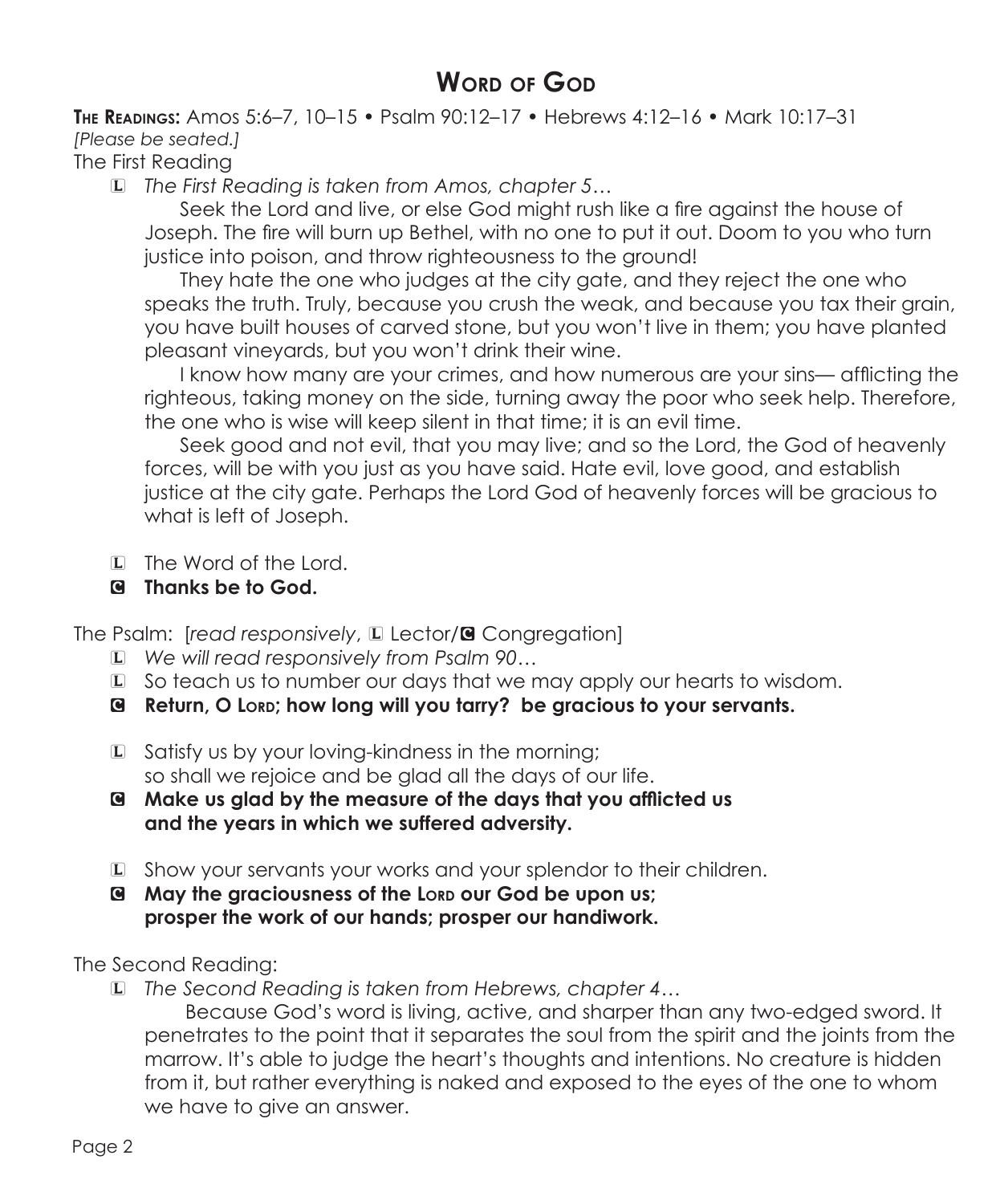Also, let's hold on to the confession since we have a great high priest who passed through the heavens, who is Jesus, God's Son; because we don't have a high priest who can't sympathize with our weaknesses but instead one who was tempted in every way that we are, except without sin.

Finally, let's draw near to the throne of favor with confidence so that we can receive mercy and find grace when we need help.

L The Word of the Lord.

#### C **Thanks be to God.**

The Gospel:

*[Please stand.]*

- D The Holy Gospel of our Lord Jesus Christ according to Mark.
- C **Glory be to thee, O Lord.**
- D As Jesus continued down the road, a man ran up, knelt before him, and asked, "Good Teacher, what must I do to obtain eternal life?"

Jesus replied, "Why do you call me good? No one is good except the one God. You know the commandments: Don't commit murder. Don't commit adultery. Don't steal. Don't give false testimony. Don't cheat. Honor your father and mother."

"Teacher," he responded, "I've kept all of these things since I was a boy."

 Jesus looked at him carefully and loved him. He said, "You are lacking one thing. Go, sell what you own, and give the money to the poor. Then you will have treasure in heaven. And come, follow me." But the man was dismayed at this statement and went away saddened, because he had many possessions.

 Looking around, Jesus said to his disciples, "It will be very hard for the wealthy to enter God's kingdom!" His words startled the disciples, so Jesus told them again, "Children, it's difficult to enter God's kingdom! It's easier for a camel to squeeze through the eye of a needle than for a rich person to enter God's kingdom."

 They were shocked even more and said to each other, "Then who can be saved?"

Jesus looked at them carefully and said, "It's impossible with human beings, but not with God. All things are possible for God."

Peter said to him, "Look, we've left everything and followed you."

 Jesus said, "I assure you that anyone who has left house, brothers, sisters, mother, father, children, or farms because of me and because of the good news will receive one hundred times as much now in this life—houses, brothers, sisters, mothers, children, and farms (with harassment)—and in the coming age, eternal life. But many who are first will be last. And many who are last will be first."

D The Gospel of the Lord.

#### C **Praise be to thee, O Christ.**

**SERMON Becky Robbins-Penniman** 

```
[Please be seated.]
```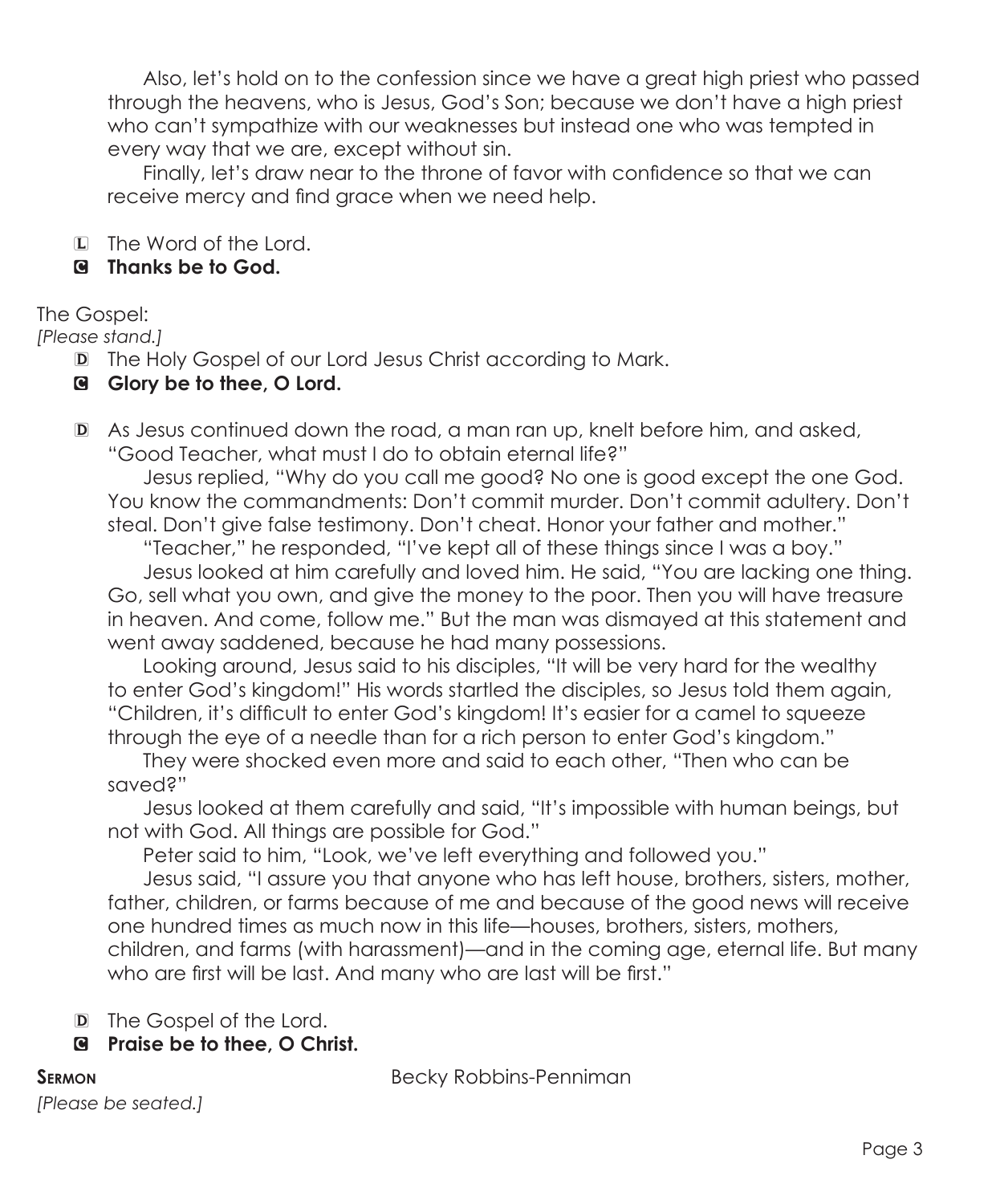#### **Nicene Creed**

*[Please stand.]*

C **We believe in one God, the Father, the Almighty, maker of heaven and earth, of all that is, seen and unseen.** 

**We believe in one Lord, Jesus Christ, the only Son of God, eternally begotten of the Father, God from God, Light from Light, true God from true God, begotten, not made, of one Being with the Father. Through him all things were made. For us and for our salvation he came down from heaven: by the power of the Holy Spirit he became incarnate from the Virgin Mary, and was made man. For our sake he was crucified under Pontius Pilate; he suffered death and was buried. On the third day he rose again in accordance with the Scriptures; he ascended into heaven and is seated at the right hand of the Father. He will come again in glory to judge the living and the dead, and his kingdom will have no end.**

**We believe in the Holy Spirit, the Lord, the giver of life, who proceeds from the Father and the Son. With the Father and the Son he is worshiped and glorified. He has spoken through the Prophets. We believe in one holy catholic and apostolic Church. We acknowledge one baptism for the forgiveness of sins. We look for the resurrection of the dead, and the life of the world to come. Amen.**

#### **Prayers of the People**

*[Sit, stand, or kneel, as you prefer.]*

- D Let us pray for the whole state of Christ's Church and the world.
- L Almighty and everliving God, who in thy holy Word hast taught us to make prayers, and supplications, and to give thanks for all humanity: Receive these our prayers which we offer unto thy divine Majesty, beseeching thee to inspire continually the Universal Church with the spirit of truth, unity, and concord; and grant that all those who do confess thy holy Name may agree in the truth of thy holy Word, and live in unity and godly love. Lord of Life,

#### C **Hear our prayer.**

L Give grace, O heavenly Father, to all bishops, especially to Michael, our Presiding Bishop; Dabney, our Bishop; Barry and Michael, our Assisting Bishops; Becky, our Rector; Cindy, our Deacon; Ann, our Priest Associate; to our companion diocese of the Dominican Republic; to Clergy spouses and surviving spouses of the Diocese of Southwest Florida and retired clergy of the Diocese of Southwest Florida; to the Clearwater Deanery Collaboration Partners; and to all priests, deacons, and the laity in their ministry; that they may, both by their life and doctrine, set forth thy true and lively Word, and rightly and duly administer thy holy Sacraments. Lord of Life,

#### C **Hear our prayer.**

- L And to all thy people give thy heavenly grace, and especially to this congregation here present; that, with meek heart and due reverence, they may hear and receive thy holy Word, truly serving thee in holiness and righteousness all the days of their life. Lord of Life,
- C **Hear our prayer.**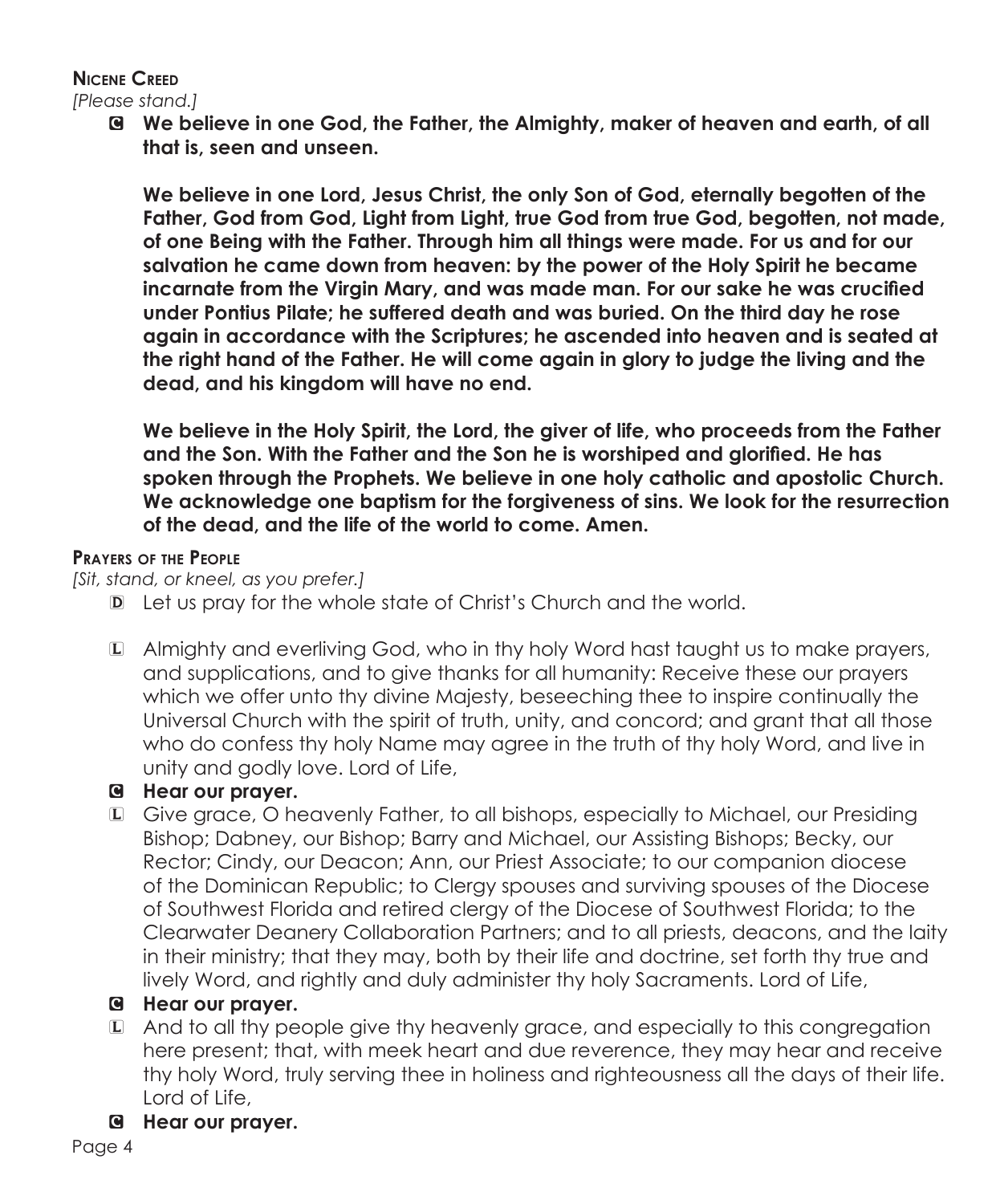L We beseech thee also so to rule the hearts of those who bear the authority of government in this and every land, especially President Trump, that they may be led to wise decisions and right actions for the welfare and peace of the world. We pray that all God's children, especially those in the Middle East, might live in the hope of the world peace for which we are created. Lord of Life,

### C **Hear our prayer.**

L And we most humbly beseech thee, of thy goodness, O Lord, to comfort and succor [*Add handwritten names from notebook*] and all those who, in this transitory life, are in trouble, sorrow, need, sickness, or any other adversity, especially those listed in the weekly news who have asked for our prayers. I now invite you to pray for others by name, aloud or in your hearts. [*Time is left for people to speak.*] We pray in faith. Lord of Life,

#### C **Hear our prayer.**

L Open, O Lord, the eyes of all people to behold thy gracious hand in all thy works, that, rejoicing in thy whole creation, they may honor thee with their substance, and be faithful stewards of thy bounty. We give thanks for the flowers given to the glory of God by Donna Pylman in honor of the October birthdays of Kelly Ray, Lori, Amy, Allen, Barb and JoAnn, Dick, Kam, and Hilda. We give thanks for all the blessings of this life, [*especially… read from notebook*]. Lord of Life,

#### C **Hear our prayer.**

L And we also bless thy holy Name for all thy servants departed this life in thy faith and fear, [*especially… add names from notebook*]. Please add names of those on your heart, silently or aloud. [*Time is left for people to speak.*] We beseech thee to grant them continual growth in thy love and service; and to grant us grace so to follow the good examples of all thy saints, that with them we may be partakers of thy heavenly kingdom. Lord of Life,

#### C **Hear our prayer.**

L Grant these our prayers, O Father, for Jesus Christ's sake, our only Mediator and Advocate.

#### C **Amen.**

#### **Confession and Forgiveness of Sin**

*[Please stand or kneel, as you choose.]*

- D Let us humbly confess our sins unto Almighty God. [*Silence is kept.*] Most merciful God,
- C **we confess that we have sinned against thee in thought, word, and deed, by what we have done, and by what we have left undone. We have not loved thee with our whole heart; we have not loved our neighbors as ourselves. We are truly sorry and we humbly repent. For the sake of thy Son Jesus Christ, have mercy on us and forgive us; that we may delight in thy will, and walk in thy ways, to the glory of thy Name. Amen.**
- P Almighty God, our heavenly Father, who of his great mercy hath promised forgiveness of sins to those who with hearty repentance and true faith turn unto him, have mercy upon you, pardon and deliver you from all your sins, confirm and strengthen you in all goodness, and bring you to everlasting life; through Jesus Christ our Lord.
- C **Amen.**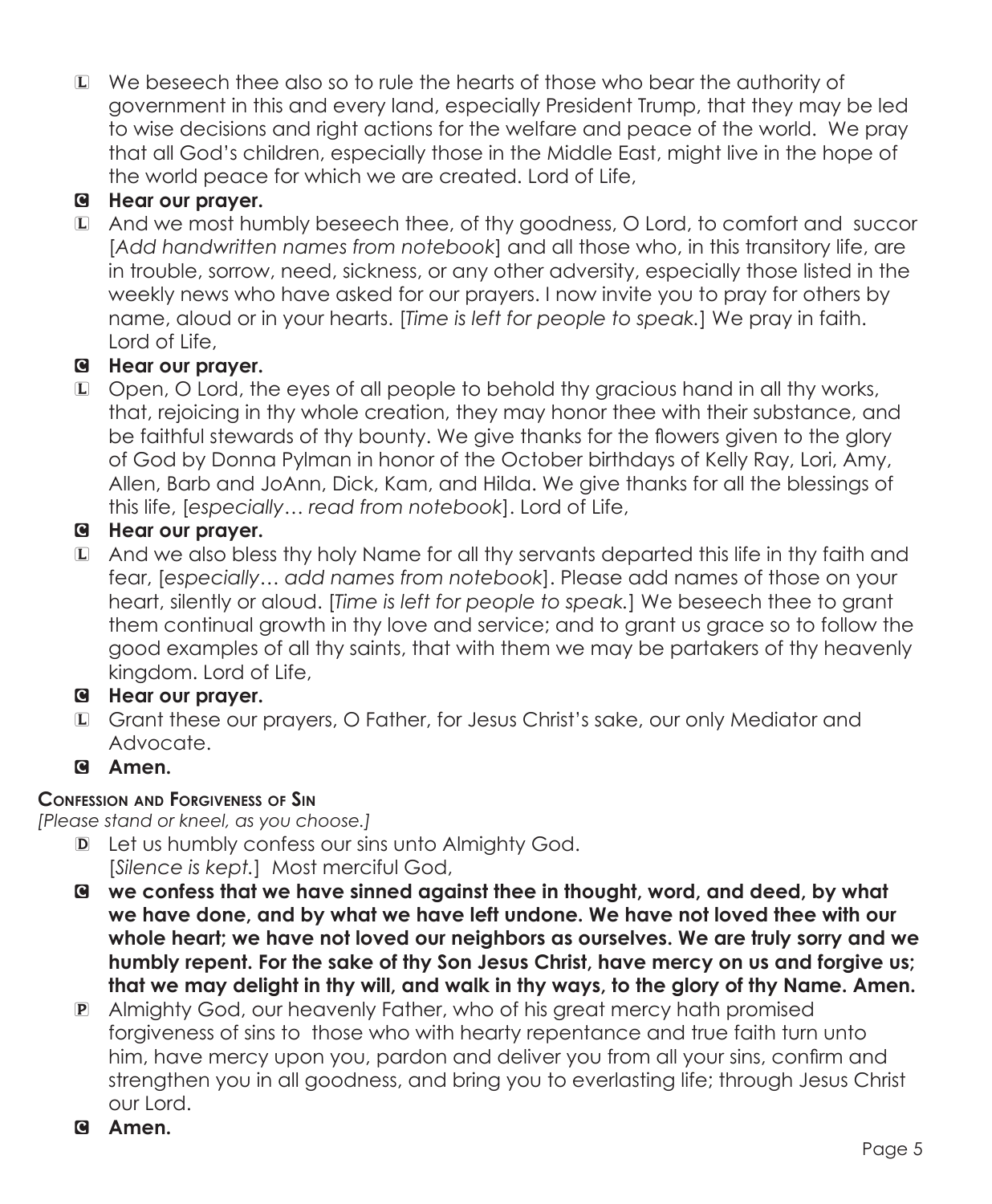#### **Prayers and Blessings**

#### **The Peace**

*[Please stand.]*

- P The peace of the Lord be always with you.
- C **And with thy spirit.**

## **The Holy Communion**

#### **Offertory Sentence**

D Walk in love, as Christ loved us and gave himself for us, an offering and sacrifice to God. Be grateful you have gifts to share with a hurting world, and give with a cheerful heart.

#### **Offertory**

#### **Presentation of the Offerings**

*[Please stand when the offering plate is presented by the Deacon.]*

- D As we receive these gifts, we acknowledge:
- C **All things come from thee, O Lord and of thine own have we given thee.**

#### **United Thank Offering Prayer**

**The Great Thanksgiving:** Eucharistic Prayer II

- P The Lord be with you.
- C **And with thy spirit.**
- P Lift up your hearts.
- C **We lift them up unto the Lord.**
- P Let us give thanks unto our Lord God.
- C **It is meet and right so to do.**
- P It is very meet, right, and our bounden duty, that we should at all times, and in all places, give thanks unto thee, O Lord, holy Father, almighty, everlasting God. Through Jesus Christ our Lord; who on the first day of the week overcame death and the grave, and by his glorious resurrection opened to us the way of everlasting life. Therefore with Angels and Archangels, and with all the company of heaven, we laud and magnify thy glorious Name; evermore praising thee, and saying,
- C **Holy, holy, holy, Lord God of Hosts: Heaven and earth are full of thy glory. Glory be to thee, O Lord Most High. Blessed is he that cometh in the name of the Lord. Hosanna in the highest.**

*[Please kneel or stand, as you choose.]*

P All glory be to thee, O Lord our God, for that thou didst create heaven and earth, and didst make us in thine own image; and, of thy tender mercy, didst give thine only Son Jesus Christ to take our nature upon him, and to suffer death upon the cross for our redemption. He made there a full and perfect sacrifice for the whole world; and did institute, and in his holy Gospel command us to continue, a perpetual memory of that his precious death and sacrifice, until his coming again.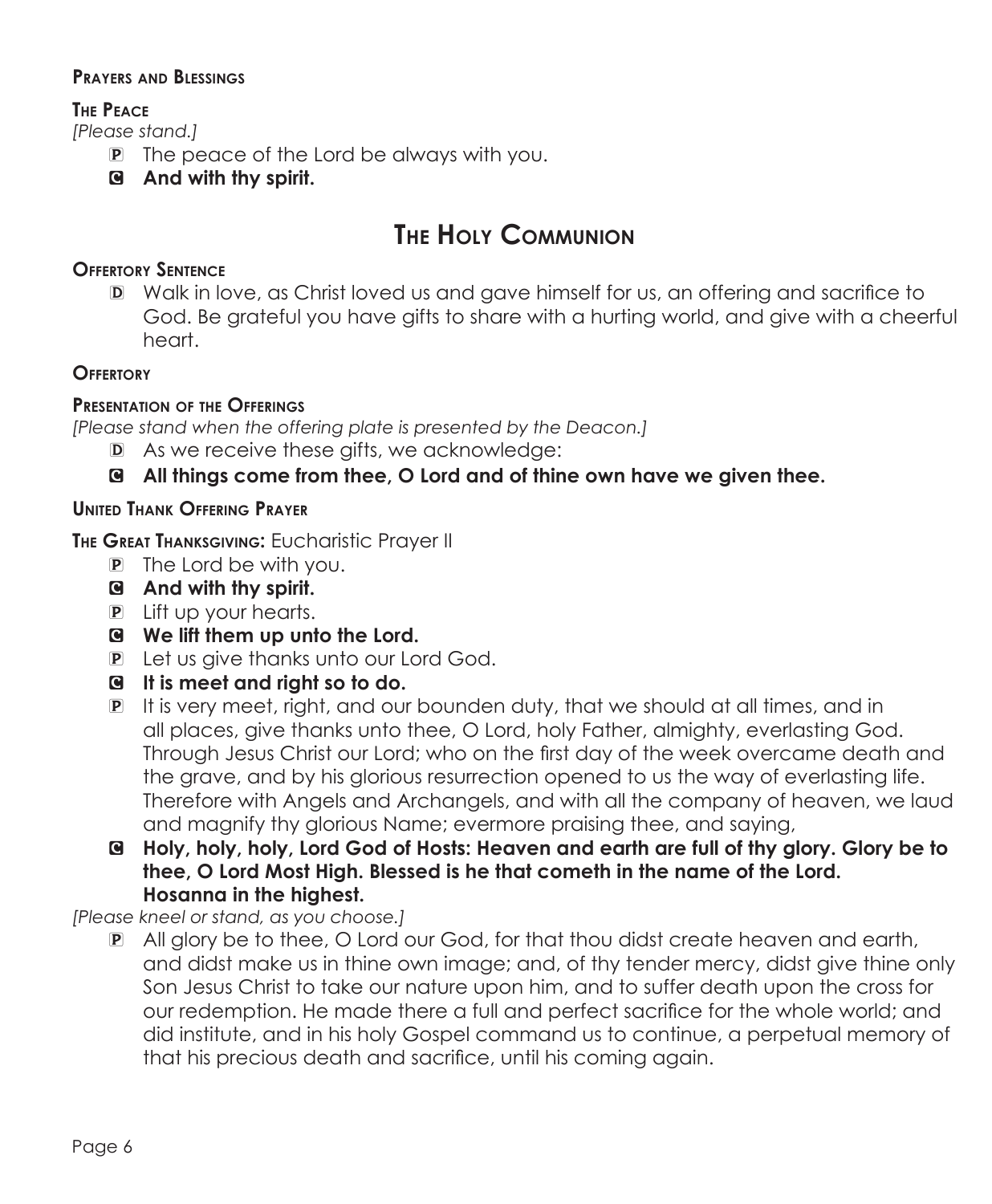For in the night in which he was betrayed, he took bread; and when he had given thanks to thee, he broke it, and gave it to his disciples, saying, "Take, eat, this is my Body, which is given for you. Do this in remembrance of me."

Likewise, after supper, he took the cup; and when he had given thanks, he gave it to them, saying, "Drink this, all of you; for this is my Blood of the New Covenant, which is shed for you, and for many, for the remission of sins. Do this, as oft as ye shall drink it, in remembrance of me."

 Wherefore, O Lord and heavenly Father, we thy people do celebrate and make, with these thy holy gifts which we now offer unto thee, the memorial thy Son hath commanded us to make; having in remembrance his blessed passion and precious death, his mighty resurrection and glorious ascension; and looking for his coming again with power and great glory. And we most humbly beseech thee, O merciful Father, to hear us, and, with thy Word and Holy Spirit, to bless and sanctify these gifts of bread and wine, that they may be unto us the Body and Blood of thy dearly-beloved Son Jesus Christ.

- C **And we earnestly desire thy fatherly goodness to accept this our sacrifice of praise and thanksgiving, whereby we offer and present unto thee, O Lord, our selves, our souls and bodies. Grant, we beseech thee, that all who partake of this Holy Communion may worthily receive the most precious Body and Blood of thy Son Jesus Christ, and be filled with thy grace and heavenly benediction; and also that we and all thy whole Church may be made one body with him, that he may dwell in us, and we in him; through the same Jesus Christ our Lord;**
- P By whom, and with whom, and in whom, in the unity of the Holy Ghost all honor and glory be unto thee, O Father Almighty, world without end.
- C **AMEN.**

#### **The Lord's Prayer**

- P And now, as our Savior Christ hath taught us, we are bold to say,
- C **Our Father, who art in heaven, hallowed be thy Name, thy kingdom come, thy will be done, on earth as it is in heaven. Give us this day our daily bread. And forgive us our trespasses, as we forgive those who trespass against us. And lead us not into temptation, but deliver us from evil. For thine is the kingdom, and the power, and the glory, for ever and ever. Amen.**

#### **Breaking of the Bread**

- P We break this bread to share in the body of Christ.
- C **We who are many are one body, for we all share the one bread.**

*[You may be seated. All are welcome at the Lord's Table. Please follow the directions of the usher, who*  will let you know when it's your turn to go to the altar rail. You may stand or kneel. To receive, hold your *hands in front of you, one palm over the other. The priest will place a wafer there. You may either consume it immediately, and then sip from the cup of wine when it comes to you, or, you may wait and dip the wafer into the wine. When you are finished, please return to your seat by the side aisle.]*

P The Gifts of God for the People of God. Take them in remembrance that Christ died for you, and feed on him in your hearts by faith, with thanksgiving.